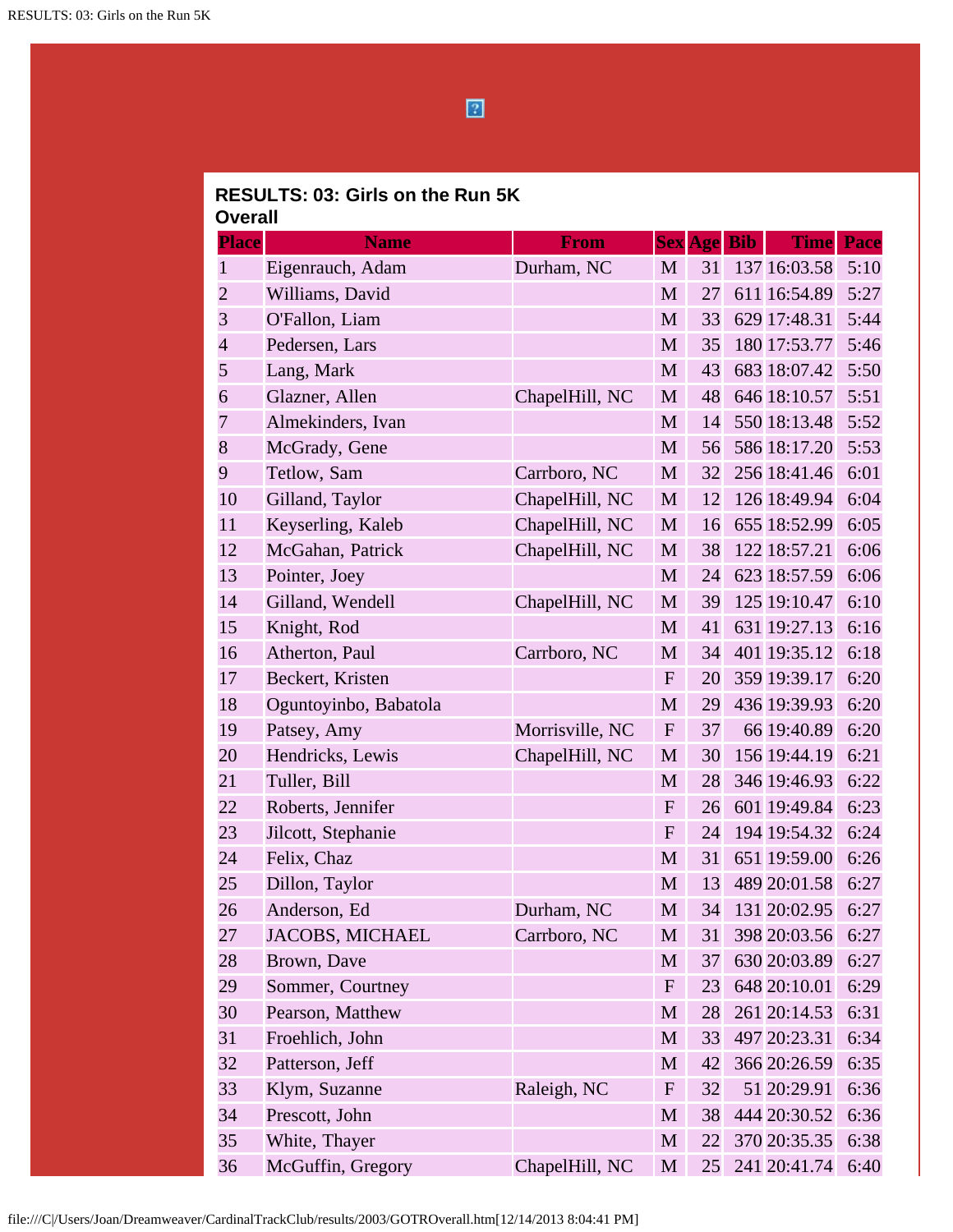| 37 | Desai, Jaikishan              |                | M            | 41 | 470 20:44.56 | 6:41 |
|----|-------------------------------|----------------|--------------|----|--------------|------|
| 38 | Borham, Rob                   |                | M            | 29 | 657 20:47.65 | 6:42 |
| 39 | Garigen, Jen                  | ChapelHill, NC | ${\bf F}$    | 27 | 230 20:52.38 | 6:43 |
| 40 | Best, Shawn                   |                | M            | 31 | 598 20:57.32 | 6:45 |
| 41 | Nordgren, Tim                 |                | M            | 33 | 500 20:59.90 | 6:46 |
| 42 | Broz, Dean                    |                | M            | 37 | 608 21:02.11 | 6:46 |
| 43 | Kwon, Jinyi                   |                | ${\bf F}$    | 30 | 555 21:05.12 | 6:47 |
| 44 | Pieroni, Stephen              |                | M            | 31 | 560 21:05.48 | 6:47 |
| 45 | Wides, Catherine              |                | $\mathbf{F}$ | 53 | 540 21:08.82 | 6:48 |
| 46 | Lackey, Steve                 |                | M            | 32 | 503 21:13.70 | 6:50 |
| 47 | Merkel, Bill                  |                | M            | 47 | 682 21:14.59 | 6:50 |
| 48 | Betts, Christian              |                | M            | 10 | 337 21:22.96 | 6:53 |
| 49 | Smith, Jay                    |                | M            | 54 | 468 21:27.31 | 6:54 |
| 50 | Shugars, Dan                  | ChapelHill, NC | M            | 53 | 582 21:28.36 | 6:55 |
| 51 | Davis, William                |                | $\mathbf{M}$ | 31 | 754 21:28.69 | 6:55 |
| 52 | Barbour, Kirby                |                | M            | 29 | 283 21:33.41 | 6:56 |
| 53 | Pointer, Ivy                  |                | $\mathbf F$  | 24 | 622 21:44.11 | 6:60 |
| 54 | Kern, Robert                  | ChapelHill, NC | M            | 40 | 118 21:47.38 | 7:01 |
| 55 | Thompson, Virginia            |                | ${\bf F}$    | 26 | 311 21:47.74 | 7:01 |
| 56 | Spark, Brad                   | Carrboro, NC   | M            | 28 | 244 21:51.75 | 7:02 |
| 57 | Wolfram, Terry                |                | m            | 29 | 142 21:52.15 | 7:02 |
| 58 | Rhoades, Mark                 |                | M            | 34 | 519 21:52.49 | 7:02 |
| 59 | Lloyd, Karen                  |                | ${\bf F}$    | 24 | 553 21:52.96 | 7:03 |
| 60 | Loyer, Kenneth                |                | M            | 23 | 287 21:54.37 | 7:03 |
| 61 | MacGregor, Robert             |                | M            | 28 | 222 21:59.19 | 7:05 |
| 62 | Couper, Rietta                |                | $\mathbf{F}$ | 44 | 652 22:00.17 | 7:05 |
| 63 | Bishop, Jessica               | ChapelHill, NC | $\mathbf{F}$ | 28 | 155 22:01.50 | 7:05 |
| 64 | Pathman-O'Connor, Mollie-Eric |                | $\mathbf M$  | 21 | 163 22:08.61 | 7:08 |
| 65 | Walsh, Greg                   |                | M            | 30 | 455 22:13.89 | 7:09 |
| 66 | Lesesky, Erin                 |                | $\mathbf{F}$ | 25 | 507 22:14.34 | 7:09 |
| 67 | PUllen, Nancy                 |                | $\mathbf{F}$ | 28 | 306 22:16.03 | 7:10 |
| 68 | Lamme, Rob                    | Durham, NC     | M            | 39 | 32 22:17.41  | 7:10 |
| 69 | Christmas, Patrick            |                | M            | 31 | 656 22:17.81 | 7:11 |
| 70 | Bennett, Kyndel               |                | M            | 31 | 508 22:26.31 | 7:13 |
| 71 | Onivogui, Zeze                |                | M            | 27 | 378 22:28.51 | 7:14 |
| 72 | Rost, Michael                 | Carrboro, NC   | M            | 27 | 213 22:29.99 | 7:15 |
| 73 | Scotchie, Jeff                |                | M            | 30 | 393 22:35.11 | 7:16 |
| 74 | Morano, Vickie                |                | $\mathbf{F}$ | 33 | 435 22:46.33 | 7:20 |
| 75 | Matsuo, Takeshi               |                | M            | 31 | 465 22:54.79 | 7:23 |
| 76 | Muhammad, Samy                | Carrboro, NC   | M            | 28 | 246 22:55.63 | 7:23 |
| 77 | Gross, Darryl                 |                | M            | 32 | 5 22:59.30   | 7:24 |
| 78 | Rodriguez, Andres             |                | M            | 31 | 170 23:00.27 | 7:24 |
| 79 | Rielly, Jack                  |                | M            | 50 | 199 23:03.67 | 7:25 |
| 80 | Zeigler, Tania                |                | $\mathbf{F}$ | 27 | 314 23:04.07 | 7:25 |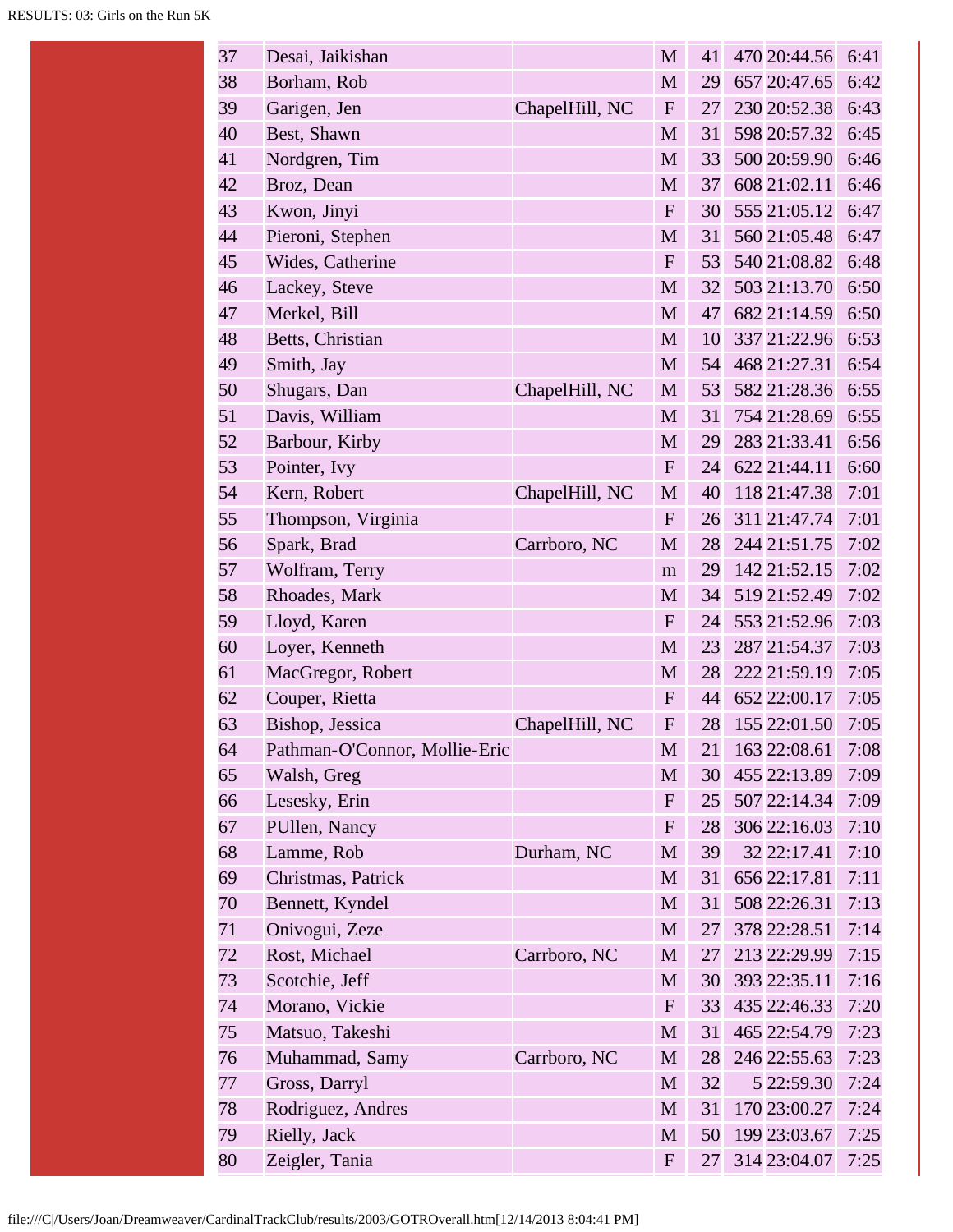| 81  | Fadel, Anna         |                  | $\mathbf F$  | 36 | 522 23:07.40 | 7:27 |
|-----|---------------------|------------------|--------------|----|--------------|------|
| 82  | Brown, Ken          |                  | $\mathbf{M}$ | 58 | 638 23:11.61 | 7:28 |
| 83  | Crume, Richard      |                  | M            | 50 | 188 23:13.98 | 7:29 |
| 84  | Atchison, Gregory   |                  | $\mathbf{M}$ | 47 | 609 23:21.03 | 7:31 |
| 85  | Justus, Amanda      | ChapelHill, NC   | $\mathbf{F}$ | 27 | 668 23:23.11 | 7:32 |
| 86  | Tassey, Liz         | ChapelHill, NC   | $\mathbf{F}$ | 26 | 229 23:23.69 | 7:32 |
| 87  | Hauck, William      |                  | M            | 31 | 577 23:30.22 | 7:34 |
| 88  | Heck, Gregory       |                  | M            | 29 | 330 23:33.08 | 7:35 |
| 89  | Przybylinski, Pette |                  | M            | 35 | 172 23:35.19 | 7:36 |
| 90  | Lee, David          |                  | $\mathbf{M}$ | 31 | 347 23:35.65 | 7:36 |
| 91  | Ivins, Sally        |                  | $\mathbf{F}$ | 47 | 570 23:37.30 | 7:36 |
| 92  | Montague, Roger     |                  | M            | 30 | 535 23:37.72 | 7:36 |
| 93  | Patterson, Emily    |                  | $\mathbf{F}$ | 14 | 365 23:38.09 | 7:36 |
| 94  | Winslow, Brock      |                  | M            | 35 | 620 23:42.18 | 7:38 |
| 95  | Pleil, Joachim      |                  | M            | 48 | 663 23:45.98 | 7:39 |
| 96  | Wollman, Adienne    | ChapelHill, NC   | $\mathbf{F}$ | 13 | 345 23:47.43 | 7:39 |
| 97  | McGee, Reeves       |                  | M            | 30 | 664 23:48.83 | 7:40 |
| 98  | Schreck, Esteban    | Carrboro, NC     | $\mathbf M$  | 27 | 247 23:49.50 | 7:40 |
| 99  | Kistner, Emily      |                  | $\mathbf{F}$ | 26 | 473 23:51.79 | 7:41 |
| 100 | Wollman, Beth       |                  | $\mathbf{F}$ | 13 | 344 23:52.15 | 7:41 |
| 101 | WEst, Chris         | HollySprings, NC | M            | 37 | 65 23:57.73  | 7:43 |
| 102 | Pedersen, Susan     |                  | $\mathbf{F}$ | 36 | 323 23:58.06 | 7:43 |
| 103 | Kalinowski, Carolyn |                  | $\mathbf{F}$ | 25 | 397 24:00.40 | 7:44 |
| 104 | Vogler, Bobby       |                  | M            | 40 | 326 24:01.22 | 7:44 |
| 105 | Blunk, John         |                  | M            | 46 | 309 24:01.57 | 7:44 |
| 106 | Davis, Joan         |                  | $\mathbf{F}$ | 26 | 521 24:01.94 | 7:44 |
| 107 | Matta, Marie        |                  | $\mathbf{F}$ | 31 | 348 24:05.53 | 7:45 |
| 108 | Harkins, Heidi      |                  | F            | 38 | 433 24:09.42 | 7:47 |
| 109 | Williams, Andrew    | ChapelHill, NC   | M            | 25 | 254 24:10.84 | 7:47 |
| 110 | Witcher, Kristina   |                  | $\mathbf{F}$ | 11 | 580 24:11.99 | 7:47 |
| 111 | Brown, Katie        |                  | $\mathbf{F}$ | 25 | 600 24:12.49 | 7:48 |
| 112 | Anders, Carey       |                  | $\mathbf{F}$ | 29 | 341 24:13.48 | 7:48 |
| 113 | Young, Tom          |                  | M            | 42 | 312 24:16.78 | 7:49 |
| 114 | Warren, Matthew     |                  | $\mathbf M$  | 27 | 479 24:25.61 | 7:52 |
| 115 | Vinegah, Richard    |                  | M            | 49 | 633 24:37.07 | 7:55 |
| 116 | Superak, Hillary    | Carrboro, NC     | $\mathbf{F}$ | 16 | 9 24:37.64   | 7:56 |
| 117 | Bartlett, Tucker    |                  | M            | 30 | 281 24:38.44 | 7:56 |
| 118 | Campbell, Carey     | ChapelHill, NC   | $\mathbf{F}$ | 24 | 208 24:40.58 | 7:57 |
| 119 | White, Barbara      |                  | $\mathbf{F}$ | 40 | 453 24:44.01 | 7:58 |
| 120 | Ribisl, Paul        |                  | M            | 64 | 679 24:46.29 | 7:58 |
| 121 | Zadjeika, Gary      |                  | M            | 56 | 628 24:48.59 | 7:59 |
| 122 | Wichers, Lindsay    |                  | $\mathbf{F}$ | 26 | 362 24:57.50 | 8:02 |
| 123 | Pathman, Beth       |                  | $\mathbf{F}$ | 43 | 624 24:57.94 | 8:02 |
| 124 | Collier, Debbie     |                  | $\mathbf{F}$ | 36 | 291 24:58.48 | 8:02 |
|     |                     |                  |              |    |              |      |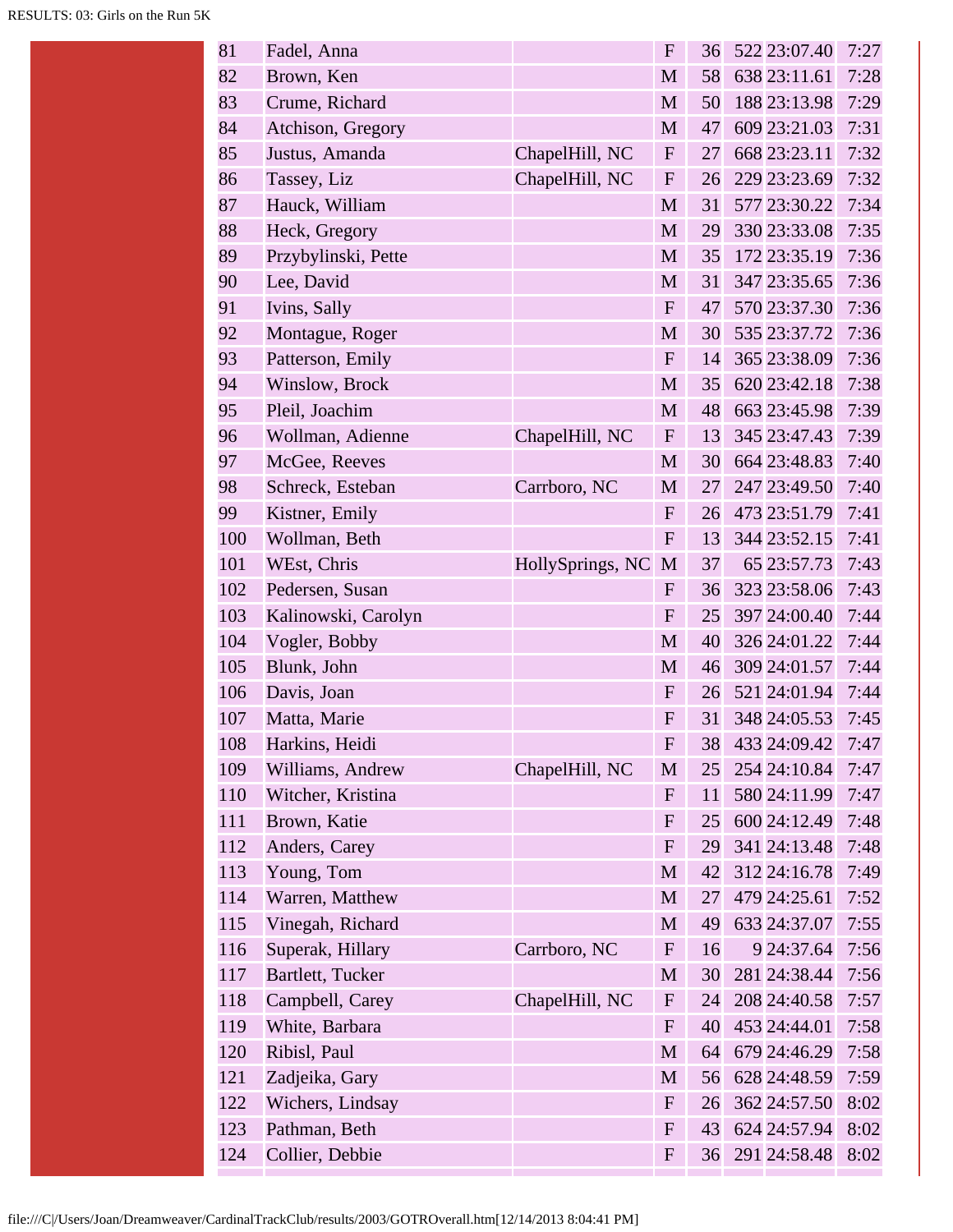| 125 | Harris, Peggy           |                | $\boldsymbol{F}$          | 36               | 289 25:01.50 | 8:03 |
|-----|-------------------------|----------------|---------------------------|------------------|--------------|------|
| 126 | Kepler, Grace           |                | $\boldsymbol{F}$          | 46               | 573 25:01.84 | 8:03 |
| 127 | McLead, Scott           |                | M                         | 37               | 640 25:02.24 | 8:04 |
| 128 | Persinger, Morgan       |                | M                         | 28               | 332 25:03.20 | 8:04 |
| 129 | Bartlett, April         |                | ${\bf F}$                 | $\overline{0}$   | 520 25:03.97 | 8:04 |
| 130 | Spring, Keith           |                | M                         | 43               | 184 25:11.89 | 8:07 |
| 131 | Palmer, Tige/Rebecca    |                | $\mathbf{M}$              | 21               | 160 25:13.55 | 8:07 |
| 132 | Ruston, Dawn            |                | $\mathbf{F}$              | 35               | 510 25:14.35 | 8:07 |
| 133 | Callahan, Cathy         |                | ${\bf F}$                 | 26               | 354 25:17.04 | 8:08 |
| 134 | Burson, Kristopher      |                | M                         | 26               | 477 25:18.15 | 8:09 |
| 135 | Heekin, Andrea          |                | ${\bf F}$                 | 28               | 431 25:29.01 | 8:12 |
| 136 | Heekin, Brett           |                | M                         | 29               | 432 25:29.44 | 8:12 |
| 137 | Kadoma, Waka            |                | ${\bf F}$                 | 33               | 561 25:32.65 | 8:13 |
| 138 | Taylor, Katie           |                | ${\bf F}$                 | 39               | 511 25:34.24 | 8:14 |
| 139 | Frasier, Thomas         |                | $\mathbf{M}$              | 55               | 159 25:35.24 | 8:14 |
| 140 | Smith, Brad             |                | M                         | 25               | 603 25:35.87 | 8:14 |
| 141 | Klylstra, Kimberly      |                | $\mathbf F$               | 41               | 182 25:36.71 | 8:15 |
| 142 | Affonso, Danielle       | ChapelHill, NC | ${\bf F}$                 | 29               | 251 25:47.93 | 8:18 |
| 143 | Boden, Ryan             |                | $\mathbf{M}$              | 28               | 257 25:48.50 | 8:18 |
| 144 | Ramalho, Fabio          |                | M                         | 29               | 167 25:52.09 | 8:20 |
| 145 | Brooks, John            |                | M                         | 20               | 632 25:57.41 | 8:21 |
| 146 | Burke, Carol            |                | ${\bf F}$                 | 34               | 318 25:57.92 | 8:21 |
| 147 | Child, Kendall          |                | ${\bf F}$                 | 32               | 539 25:58.31 | 8:22 |
| 148 | Dutterer, Drew          |                | M                         | 23               | 175 25:59.54 | 8:22 |
| 149 | Barbati, John           |                | M                         | 51               | 568 26:00.94 | 8:22 |
| 150 | Clarke, Debbi           |                | ${\bf F}$                 | 31               | 422 26:06.67 | 8:24 |
| 151 | Fencil, Joanie          |                | $\mathbf{F}$              | 28               | 592 26:09.53 | 8:25 |
| 152 | Roberts, Alison         |                | $\boldsymbol{F}$          | 30               | 356 26:12.02 | 8:26 |
| 153 | Stone, Una              |                | $\boldsymbol{\mathrm{F}}$ | 17               | 429 26:13.62 | 8:26 |
| 154 | Jones, Rodney           |                | M                         | 53               | 543 26:13.98 | 8:27 |
| 155 | Newech, Holly           |                | $\mathbf{F}$              | 27               | 681 26:15.07 | 8:27 |
| 156 | Comstock, Suzanne       | Raleigh, NC    | F                         | 36               | 99 26:17.11  | 8:28 |
| 157 | Beard, Michelle         |                | F                         | 34               | 218 26:19.69 | 8:28 |
| 158 | Smith, Nancy            |                | $\mathbf{F}$              | 44               | 442 26:20.52 | 8:29 |
| 159 | Salateo, Ronald         |                | M                         | 33               | 316 26:21.30 | 8:29 |
| 160 | Berum, Max              |                | M                         | 28               | 690 26:21.81 | 8:29 |
| 161 | Spring, Victoria        |                | F                         | 13               | 183 26:25.06 | 8:30 |
| 162 | Wardlaw, Emily          |                | $\mathbf{F}$              | 30               | 472 26:25.79 | 8:30 |
| 163 | Mebel, Jeff             | ChapelHill, NC | M                         | $\boldsymbol{0}$ | 236 26:33.56 | 8:33 |
| 164 | Haaland, Wren           | ChapelHill, NC | $\mathbf{F}$              | 15               | 665 26:36.06 | 8:34 |
| 165 | Mumford, Courtney       |                | $\mathbf{F}$              | 32               | 583 26:37.57 | 8:34 |
| 166 | Rochelle, Dennis Austin |                | M                         | 23               | 751 26:38.81 | 8:35 |
| 167 | Barbati, Nicholas       |                | M                         | 14               | 567 26:39.72 | 8:35 |
| 168 | Midraff, Katherine      |                | $\mathbf{F}$              | 28               | 661 26:40.20 | 8:35 |
|     |                         |                |                           |                  |              |      |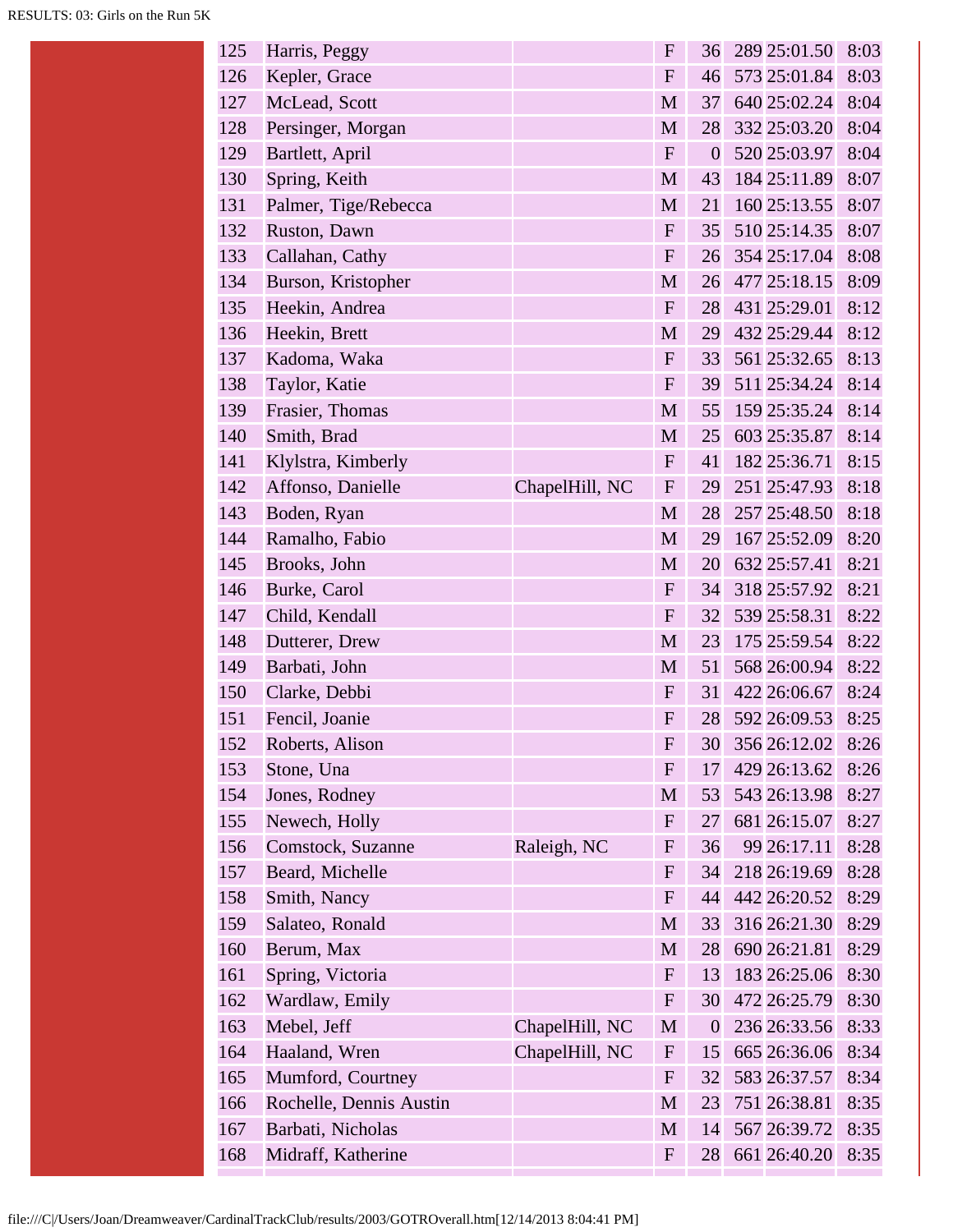| 169 | Randolph, Wayne       | Raleigh, NC    | M            | 32 | 255 26:40.62 | 8:35 |
|-----|-----------------------|----------------|--------------|----|--------------|------|
| 170 | Ribisl, Kurt          |                | M            | 37 | 466 26:42.01 | 8:36 |
| 171 | Adkins, Erin          |                | ${\bf F}$    | 32 | 467 26:42.57 | 8:36 |
| 172 | White, Elizabeth      |                | $\mathbf F$  | 25 | 593 26:43.36 | 8:36 |
| 173 | Tugwell, Todd         |                | M            | 32 | 258 26:44.87 | 8:37 |
| 174 | Boddie, Alexandra     |                | $\mathbf F$  | 13 | 502 26:45.54 | 8:37 |
| 175 | Delafield, Rebecca    |                | $\mathbf{F}$ | 27 | 644 26:47.81 | 8:38 |
| 176 | Rogers, Blaine        |                | $\mathbf M$  | 31 | 324 26:51.10 | 8:39 |
| 177 | Milstein, Mark        | ChapelHill, NC | M            | 35 | 211 26:51.47 | 8:39 |
| 178 | Horiuchi, Jim-Julie   |                | M            | 21 | 162 26:52.92 | 8:39 |
| 179 | Koide, Akiko          | Carrboro, NC   | $\mathbf{F}$ | 30 | 248 26:56.29 | 8:40 |
| 180 | Kitterman, Nancy      |                | $\mathbf{F}$ | 42 | 392 27:03.47 | 8:43 |
| 181 | Lamm, Julia           |                | $\mathbf{F}$ | 21 | 602 27:03.91 | 8:43 |
| 182 | Tritle, Shanelle      |                | $\mathbf F$  | 27 | 331 27:04.37 | 8:43 |
| 183 | Davis, Jonathon       | Durham, NC     | M            | 50 | 15 27:04.96  | 8:43 |
| 184 | Mumford, Michael      |                | M            | 33 | 584 27:07.34 | 8:44 |
| 185 | Bush, Peggy           |                | $\mathbf{F}$ | 47 | 563 27:09.83 | 8:45 |
| 186 | Maile, Laura          |                | $\mathbf F$  | 33 | 654 27:14.82 | 8:46 |
| 187 | Bourdon, Jennifer     |                | $\mathbf{F}$ | 25 | 504 27:16.55 | 8:47 |
| 188 | Harrawood, Emily      |                | $\mathbf{F}$ | 16 | 480 27:16.93 | 8:47 |
| 189 | Einaudi, Peter        |                | M            | 33 | 546 27:18.31 | 8:47 |
| 190 | Hanley-Onke, Erika    |                | $\mathbf F$  | 29 | 272 27:19.89 | 8:48 |
| 191 | Goodridge, Chris      |                | M            | 33 | 449 27:21.52 | 8:48 |
| 192 | Gillespie, Roxanne    |                | $\mathbf{F}$ | 25 | 367 27:23.17 | 8:49 |
| 193 | Jarrah, Hania         |                | $\mathbf{F}$ | 28 | 225 27:24.08 | 8:49 |
| 194 | Ruck, Cameron         | ChapelHill, NC | $\mathbf{F}$ | 28 | 494 27:27.97 | 8:50 |
| 195 | Branton, Elizabeth    |                | $\mathbf{F}$ | 14 | 572 27:30.80 | 8:51 |
| 196 | <b>Branton</b> , Mike |                | M            | 42 | 571 27:31.43 | 8:52 |
| 197 | Vizithum, Matt        |                | M            | 31 | 430 27:32.62 | 8:52 |
| 198 | Karpinos, Ralph       |                | M            | 53 | 475 27:34.29 | 8:52 |
| 199 | Cowell, Rebekah       | Pittsboro, NC  | $\mathbf{F}$ | 22 | 474 27:36.39 | 8:53 |
| 200 | Beilder, David        | Durham, NC     | M            | 30 | 240 27:36.84 | 8:53 |
| 201 | Vickers, Timothy      |                | M            | 37 | 308 27:37.14 | 8:53 |
| 202 | Brown, Chris          |                | M            | 34 | 506 27:37.46 | 8:53 |
| 203 | Prillaman, Laura      |                | $\mathbf{F}$ | 24 | 157 27:38.13 | 8:54 |
| 204 | Virchiak, Mitchell    |                | M            | 48 | 509 27:38.52 | 8:54 |
| 205 | Sallee, Jennifer      |                | F            | 23 | 625 27:42.05 | 8:55 |
| 206 | Harris, Tracy         |                | $\mathbf{F}$ | 25 | 532 27:46.54 | 8:56 |
| 207 | Wilson, Nancy         |                | F            | 28 | 460 27:48.90 | 8:57 |
| 208 | O'Shea, Helen         | Carrboro, NC   | $\mathbf{F}$ | 33 | 483 27:51.10 | 8:58 |
| 209 | Nau, Kimberly         | Carrboro, NC   | $\mathbf{F}$ | 27 | 238 27:55.44 | 8:59 |
| 210 | Alexander, Chris      |                | M            | 29 | 481 27:56.76 | 8:60 |
| 211 | Banner, Lindley       |                | $\mathbf{F}$ | 26 | 491 27:59.02 | 9:00 |
| 212 | Wojnotich, Scott      |                | M            | 34 | 542 27:59.59 | 9:01 |
|     |                       |                |              |    |              |      |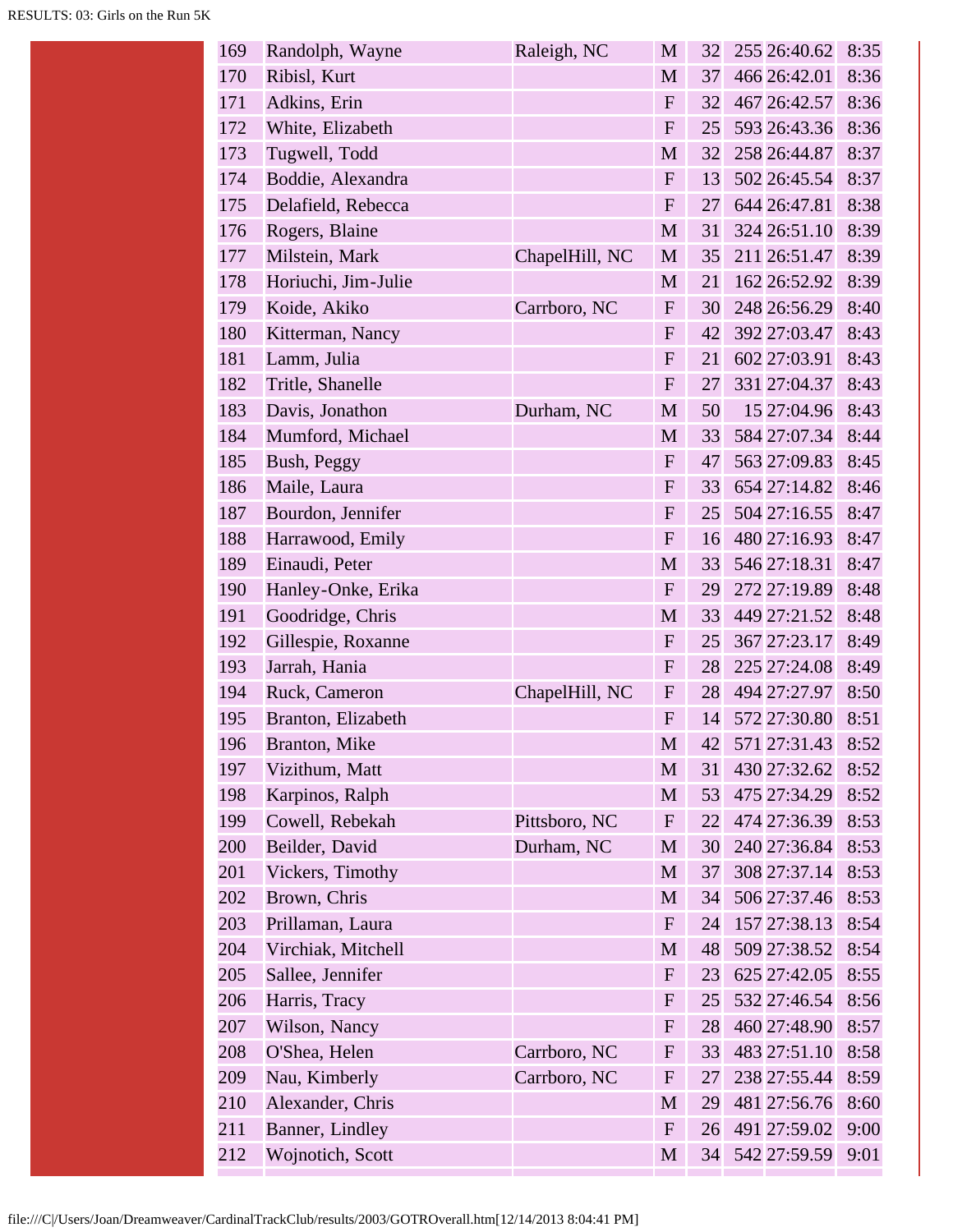| 213 | Truesdale, Kimberly    |                | $\mathbf{F}$ | 33 | 168 28:07.40 | 9:03 |
|-----|------------------------|----------------|--------------|----|--------------|------|
| 214 | Stanley, Tracey        |                | $\mathbf{F}$ | 32 | 121 28:08.05 | 9:03 |
| 215 | Barbour, Melissa       |                | $\mathbf{F}$ | 27 | 329 28:09.93 | 9:04 |
| 216 | Baskir, Carolyn        | ChapelHill, NC | ${\bf F}$    | 10 | 106 28:12.61 | 9:05 |
| 217 | Wheeler, Jane          |                | $\mathbf{F}$ | 42 | 198 28:14.73 | 9:05 |
| 218 | Bessette, David        |                | M            | 28 | 263 28:15.16 | 9:06 |
| 219 | Conner, Laura          |                | $\mathbf F$  | 34 | 438 28:22.18 | 9:08 |
| 220 | Harrell, Gigi          |                | $\mathbf{F}$ | 28 | 458 28:24.92 | 9:09 |
| 221 | Agatucci, Kim          |                | $\mathbf{F}$ | 34 | 181 28:27.15 | 9:09 |
| 222 | Von-Holle, Ann         |                | $\mathbf{F}$ | 32 | 297 28:27.89 | 9:10 |
| 223 | Plourde, Bob           |                | M            | 43 | 434 28:28.26 | 9:10 |
| 224 | Steinberg, Lynn        |                | $\mathbf{F}$ | 28 | 427 28:39.04 | 9:13 |
| 225 | Steinberg, Michael     |                | M            | 29 | 426 28:41.67 | 9:14 |
| 226 | Miles, Alden           |                | $\mathbf{F}$ | 26 | 376 28:46.57 | 9:16 |
| 227 | Hill, Jeff             |                | M            | 33 | 310 28:56.24 | 9:19 |
| 228 | Kerns, Mike            |                | M            | 39 | 416 29:00.18 | 9:20 |
| 229 | Kincaid, Katie         |                | $\mathbf{F}$ | 30 | 469 29:02.23 | 9:21 |
| 230 | White, Lesley          |                | $\mathbf{F}$ | 25 | 179 29:06.11 | 9:22 |
| 231 | Hoeffler, Steve        |                | M            | 40 | 322 29:12.66 | 9:24 |
| 232 | Wieitz, Dave           |                | M            | 35 | 641 29:13.52 | 9:24 |
| 233 | Connors, Kaitlin       |                | $\mathbf{F}$ | 11 | 193 29:18.17 | 9:26 |
| 234 | Almekinders, Anna      | ChapelHill, NC | $\mathbf{F}$ | 12 | 551 29:21.39 | 9:27 |
| 235 | Berolzheimer, Benjamin | ChapelHill, NC | M            | 12 | 114 29:21.88 | 9:27 |
| 236 | Dillon, Shelley        |                | $\mathbf{F}$ | 43 | 490 29:22.28 | 9:27 |
| 237 | Boccieri, Margie       |                | $\mathbf{F}$ | 35 | 547 29:22.77 | 9:27 |
| 238 | Bose, Rekha            |                | $\mathbf{F}$ | 30 | 538 29:27.15 | 9:29 |
| 239 | Matta, Jeff            |                | M            | 34 | 349 29:33.45 | 9:31 |
| 240 | Glusman, Melynn        |                | $\mathbf F$  | 30 | 499 29:36.56 | 9:32 |
| 241 | Bell, Gerald           | ChapelHill, NC | $\mathbf M$  | 65 | 343 29:37.29 | 9:32 |
| 242 | Chaplinsky, John       |                | M            | 50 | 587 29:41.29 | 9:33 |
| 243 | Chaplinsky, Sonya      |                | ${\bf F}$    | 23 | 358 29:43.22 | 9:34 |
| 244 | Holt, Betsy            |                | $\mathbf{F}$ | 24 | 282 29:47.84 | 9:35 |
| 245 | Worsham, Alison        |                | $\mathbf{F}$ | 23 | 659 29:49.94 | 9:36 |
| 246 | Valencia, Carlos       |                | M            | 27 | 676 29:52.11 | 9:37 |
| 247 | Palmer, Erin           |                | ${\bf F}$    | 28 | 288 29:53.09 | 9:37 |
| 248 | Wagner, Lyn            |                | $\mathbf{F}$ | 30 | 658 29:56.15 | 9:38 |
| 249 | Dominguez, Rafael      |                | $\mathbf M$  | 32 | 660 29:56.62 | 9:38 |
| 250 | Garrison, Jim          |                | M            | 54 | 192 29:57.86 | 9:39 |
| 251 | Piehl, Meggan          |                | ${\bf F}$    | 34 | 627 29:58.20 | 9:39 |
| 252 | Dotson, Kevin          |                | M            | 36 | 165 29:58.55 | 9:39 |
| 253 | Callahan, Margaux      |                | $\mathbf{F}$ | 26 | 492 29:58.90 | 9:39 |
| 254 | Callahan, Sean         |                | $\mathbf F$  | 27 | 493 30:00.57 | 9:40 |
| 255 | Van-Horn, Sharon       |                | $\mathbf{F}$ | 45 | 523 30:01.05 | 9:40 |
| 256 | Wenck, Mary-Anne       |                | $\mathbf{F}$ | 39 | 372 30:02.29 | 9:40 |
|     |                        |                |              |    |              |      |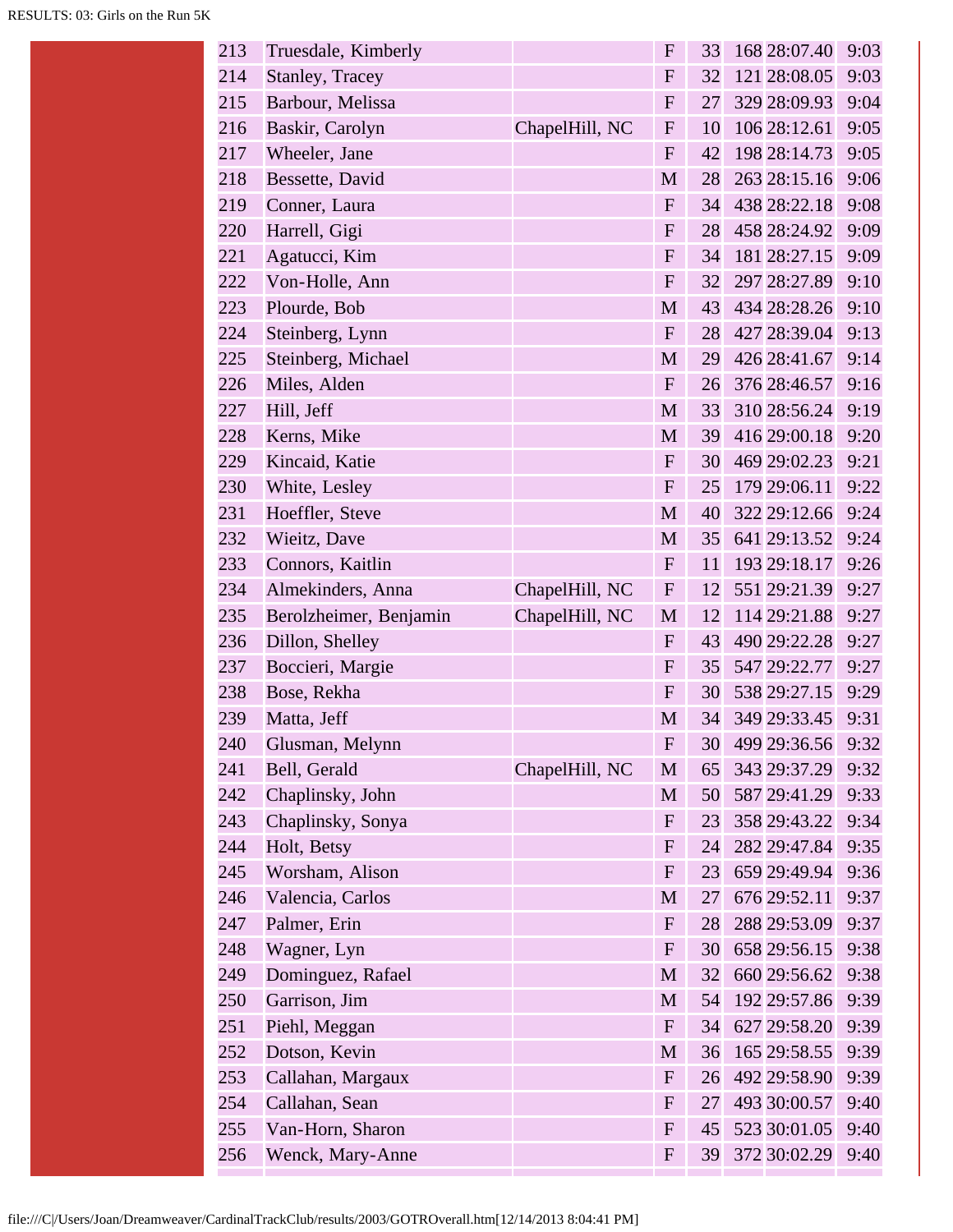|                              | 257 | Wolf, Susan        |                 | ${\bf F}$                 | 33               | 619 30:03.21       | 9:40 |
|------------------------------|-----|--------------------|-----------------|---------------------------|------------------|--------------------|------|
|                              | 258 | Welborn, Lisa      |                 | $\mathbf F$               | 37               | 541 30:04.65       | 9:41 |
|                              | 259 | Burson, Julie      |                 | ${\bf F}$                 | 25               | 476 30:07.81       | 9:42 |
|                              | 260 | Serlo, Asli        | Durham, NC      | ${\bf F}$                 | 29               | 133 30:10.07       | 9:43 |
|                              | 261 | Ritger, Kathy      |                 | ${\bf F}$                 | 32               | 437 30:12.68       | 9:43 |
|                              | 262 | Plourde, Lisa      |                 | ${\bf F}$                 | 43               | 418 30:16.08       | 9:45 |
|                              | 263 | Tanner, Michael    |                 | M                         | 33               | 487 30:18.58       | 9:45 |
|                              | 264 | Notman, Heidi      |                 | $\mathbf{F}$              | 27               | 262 30:20.15       | 9:46 |
|                              | 265 | Feldner, Kristin   | ChapelHill, NC  | $\boldsymbol{\mathrm{F}}$ | 27               | 252 30:26.52       | 9:48 |
|                              | 266 | Miller, Ashley     |                 | ${\bf F}$                 | 28               | 315 30:30.45       | 9:49 |
|                              | 267 | Coll, Fiona        | ChapelHill, NC  | $\mathbf F$               | 26               | 242 30:31.31       | 9:49 |
|                              | 268 | McClean, Quinn     |                 | ${\bf F}$                 | $\boldsymbol{0}$ | 189 30:31.71       | 9:50 |
|                              | 269 | Beard, Mason       |                 | M                         | 32               | 215 30:33.92       | 9:50 |
|                              | 270 | Beard, Kari        |                 | $\mathbf F$               | 33               | 216 30:37.76       | 9:52 |
| <u>Home</u>                  | 271 | Myerberg, Josh     |                 | M                         | 24               | 514 30:39.59       | 9:52 |
| Le Tour de Carrboro          | 272 | Martin, Joyce      |                 | $\boldsymbol{\mathrm{F}}$ | 50               | 313 30:40.13       | 9:52 |
| <b>Results &amp; Records</b> | 273 | Ricci, Marisa      | ChapelHill, NC  | $\mathbf{F}$              | 30               | 231 30:41.86       | 9:53 |
| <b>Newsletter</b>            | 274 | Wujciak, Barbara   |                 | ${\bf F}$                 | 41               | 569 30:43.10       | 9:53 |
| Calendar                     | 275 | Buchsbaum, Sabrina |                 | ${\bf F}$                 | 25               | 285 30:44.05       | 9:54 |
| <b>Photos</b>                | 276 | Capuano, Nicole    |                 | ${\bf F}$                 | 24               | 300 30:44.36       | 9:54 |
| <b>About CTC</b>             | 277 | Meschnick, Maggie  |                 | $\mathbf{F}$              | 8                | 636 30:44.68       | 9:54 |
| <b>Contact Us</b>            | 278 | Storrs, Katie      | ChapelHill, NC  | ${\bf F}$                 | 21               | 226 30:45.05       | 9:54 |
|                              | 279 | Storrs, John       | Greensboro, NC  | M                         | 14               | 227 30:45.48       | 9:54 |
|                              | 280 | Villaruz, Michelle |                 | ${\bf F}$                 | 28               | 158 30:45.82       | 9:54 |
|                              | 281 | Lawrence, Helena   | ChapelHill, NC  | ${\bf F}$                 | 27               | 233 30:46.54       | 9:54 |
|                              | 282 | Meschnick, Steven  |                 | M                         | 51               | 637 30:47.16 9:55  |      |
|                              | 283 | Edmonds, Maya      |                 | $\mathbf{F}$              | 25               | 575 30:47.74 9:55  |      |
|                              | 284 | Adkin, Clare       |                 | $\mathbf F$               | 60               | 752 30:48.37       | 9:55 |
|                              | 285 | Anderson, Marnie   |                 | $\boldsymbol{F}$          | 32               | 478 30:49.36       | 9:55 |
|                              | 286 | Deerhake, Amanda   | Carrboro, NC    | ${\bf F}$                 | 26               | 232 30:50.91       | 9:56 |
|                              | 287 | Perera, Michael    | CARY, NC        | M                         | 28               | 128 30:52.11       | 9:56 |
|                              | 288 | Perkinson, Leah    |                 | $\mathbf{F}$              | 25               | 173 30:52.79       | 9:56 |
|                              | 289 | Lewis, Camila      |                 | ${\bf F}$                 | 12               | 594 30:53.31       | 9:57 |
|                              | 290 | Sedam, Christine   |                 | ${\bf F}$                 | 32               | 402 30:57.15       | 9:58 |
|                              | 291 | Ruggles, John      |                 | M                         | 29               | 528 30:57.81       | 9:58 |
|                              | 292 | Lampuri, Amanda    | Morrisville, NC | ${\bf F}$                 | 9                | 69 31:02.00 9:59   |      |
|                              | 293 | Lampuri, Anthony   | Morrisville, NC | M                         | 36               | 70 31:08.91 10:02  |      |
|                              | 294 | Scharer, Joanne    |                 | ${\bf F}$                 | 30               | 169 31:10.39 10:02 |      |
|                              | 295 | Taylor, Phil       |                 | $\mathbf M$               | 35               | 471 31:14.06 10:03 |      |
|                              | 296 | Toselli, Carole    | ChapelHill, NC  | ${\bf F}$                 | 42               | 518 31:14.41 10:03 |      |
|                              | 297 | Williams, Monette  |                 | ${\bf F}$                 | 27               | 610 31:15.20 10:04 |      |
|                              | 298 | Porter, Allyson    | ChapelHill, NC  | ${\bf F}$                 | 42               | 203 31:15.55 10:04 |      |
|                              | 299 | Witsell, Stoney    | ChapelHill, NC  | M                         | 10               | 206 31:16.31 10:04 |      |
|                              | 300 | Tuskey, Campbell   |                 | ${\bf F}$                 | 26               | 319 31:17.44 10:04 |      |
|                              |     |                    |                 |                           |                  |                    |      |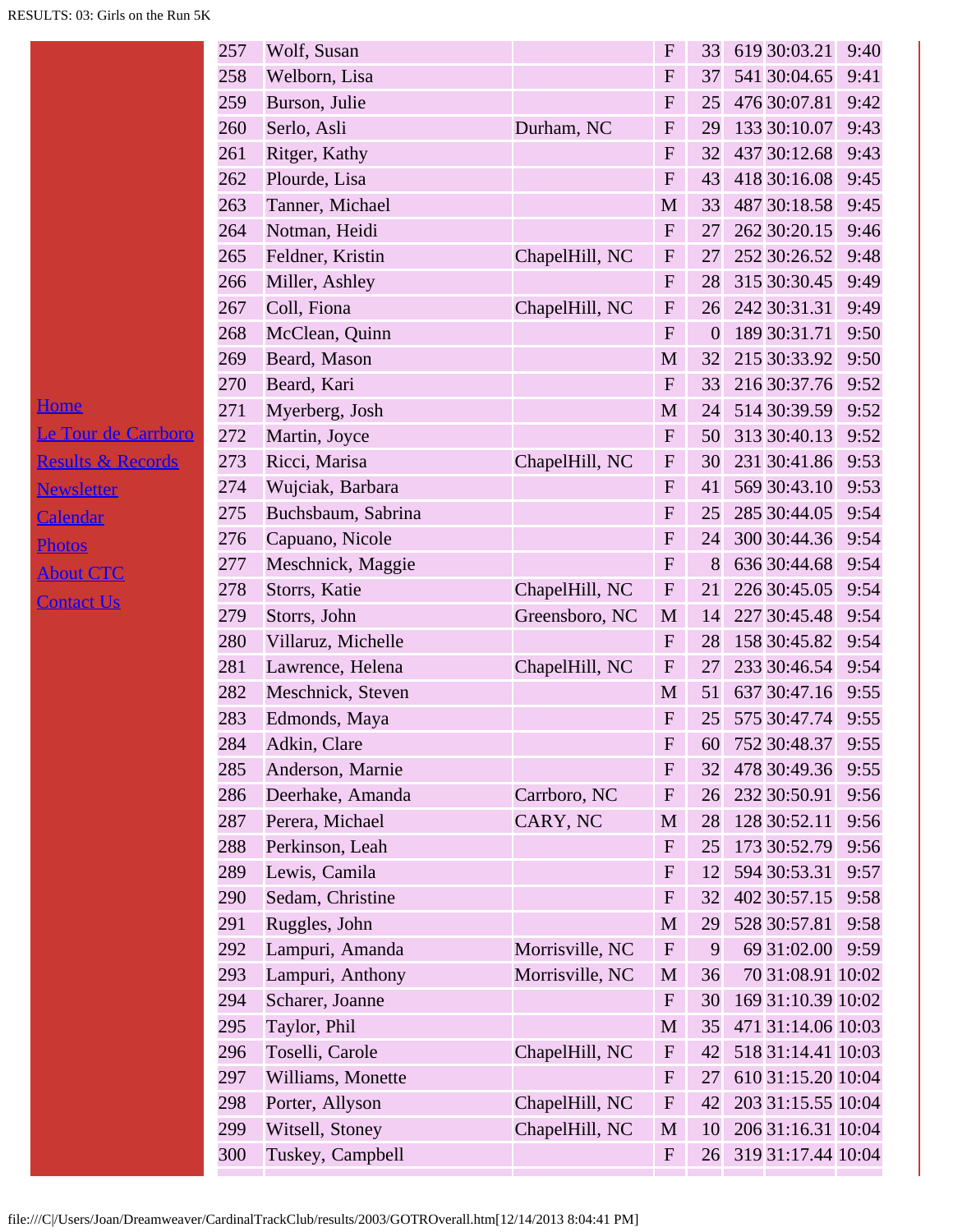| 301 | Shankar, Rani         |                  | $\mathbf{F}$ | 26 | 562 31:22.19 10:06 |
|-----|-----------------------|------------------|--------------|----|--------------------|
| 302 | Hoffman, Chris        |                  | M            | 27 | 607 31:27.69 10:08 |
| 303 | Siecker, Angela       |                  | $\mathbf{F}$ | 26 | 456 31:30.98 10:09 |
| 304 | Berry, Jennifer       |                  | $\mathbf{F}$ | 26 | 484 31:31.51 10:09 |
| 305 | Hobson, Tally         |                  | ${\bf F}$    | 25 | 284 31:32.66 10:09 |
| 306 | David, Katie          |                  | $\mathbf{F}$ | 24 | 689 31:33.70 10:10 |
| 307 | Beasley, Kemper       | Durham, NC       | $\mathbf{M}$ | 23 | 119 31:43.74 10:13 |
| 308 | Kim, Shanti           |                  | $\mathbf{F}$ | 28 | 662 31:46.32 10:14 |
| 309 | Dyer, Brian           |                  | $\mathbf{M}$ | 23 | 549 31:46.76 10:14 |
| 310 | Janar, Mitzi          |                  | $\mathbf{F}$ | 35 | 678 31:47.21 10:14 |
| 311 | Mills, Kim            |                  | ${\bf F}$    | 41 | 677 31:48.23 10:14 |
| 312 | Lehnert, Anna         |                  | $\mathbf{F}$ | 30 | 428 31:48.59 10:14 |
| 313 | Quatrale, Philip      |                  | $\mathbf{M}$ | 30 | 621 31:50.94 10:15 |
| 314 | Villaruz, Aaron       | ChapelHill, NC   | M            | 28 | 235 31:51.31 10:15 |
| 315 | Finke, Marie-Caroline |                  | $\mathbf{F}$ | 7  | 196 31:51.68 10:15 |
| 316 | Finke, Lothar         |                  | M            | 40 | 197 31:52.08 10:15 |
| 317 | Venkat, Chandra       |                  | $\mathbf F$  | 37 | 613 31:59.40 10:18 |
| 318 | Lyons, Champ          |                  | $\mathbf{M}$ | 31 | 350 32:02.81 10:19 |
| 319 | Nixon, Shaqhana       | Raleigh, NC      | $\mathbf{F}$ | 12 | 50 32:03.21 10:19  |
| 320 | Klym, Mark            | Raleigh, NC      | M            | 33 | 52 32:05.29 10:20  |
| 321 | Ransdell, Kirsten     |                  | ${\bf F}$    | 31 | 141 32:10.66 10:21 |
| 322 | Galvin, Kathy         | Raleigh, NC      | $\mathbf{F}$ | 41 | 55 32:16.93 10:23  |
| 323 | Myerberg, Kelley      |                  | ${\bf F}$    | 25 | 375 32:21.62 10:25 |
| 324 | Benson, Priscilla     |                  | $\mathbf F$  | 25 | 495 32:23.44 10:26 |
| 325 | Sedam, Marc           |                  | M            | 31 | 403 32:25.54 10:26 |
| 326 | Smith, Emma           |                  | $\mathbf{F}$ | 9  | 390 32:26.04 10:26 |
| 327 | Smith, Sean           |                  | M            | 40 | 389 32:30.18 10:28 |
| 328 | Pacula, Joe           |                  | M            | 31 | 274 32:30.94 10:28 |
| 329 | Pacula, Caroline      |                  | $\mathbf{F}$ | 29 | 605 32:32.59 10:28 |
| 330 | Ray, Greyson          | Durham, NC       | $\mathbf{F}$ | 8  | 94 32:37.78 10:30  |
| 331 | Crawford, Lori        |                  | $\mathbf{F}$ | 28 | 299 32:40.25 10:31 |
| 332 | Ward, Gerty           |                  | F            | 42 | 395 32:44.34 10:32 |
| 333 | Howell, Liza          |                  | ${\bf F}$    | 36 | 385 32:44.85 10:32 |
| 334 | Patsey, Haley         | Morrisville, NC  | $\mathbf{F}$ | 9  | 67 32:45.45 10:33  |
| 335 | Thompson, Ashley      | Durham, NC       | $\mathbf{F}$ | 9  | 96 32:45.75 10:33  |
| 336 | Ray, Janet            | Durham, NC       | $\mathbf{F}$ | 41 | 95 32:46.74 10:33  |
| 337 | Airhart, Pamela       |                  | F            | 31 | 360 32:47.55 10:33 |
| 338 | Schenck, Sheldonn     |                  | ${\bf F}$    | 11 | 604 32:49.10 10:34 |
| 339 | Schenck, Tommy        |                  | M            | 45 | 606 32:49.59 10:34 |
| 340 | Martin, Zola          | CARY, NC         | $\mathbf F$  | 28 | 228 32:51.98 10:35 |
| 341 | Harris, Steve         |                  | M            | 62 | 513 33:01.68 10:38 |
| 342 | Smith, Laura          |                  | $\mathbf{F}$ | 29 | 450 33:04.17 10:39 |
| 343 | Sailer, Jean          |                  | $\mathbf{F}$ | 44 | 224 33:06.71 10:39 |
| 344 | Holland, Pam          | Hillsborough, NC | $\mathbf{F}$ | 42 | 81 33:09.17 10:40  |
|     |                       |                  |              |    |                    |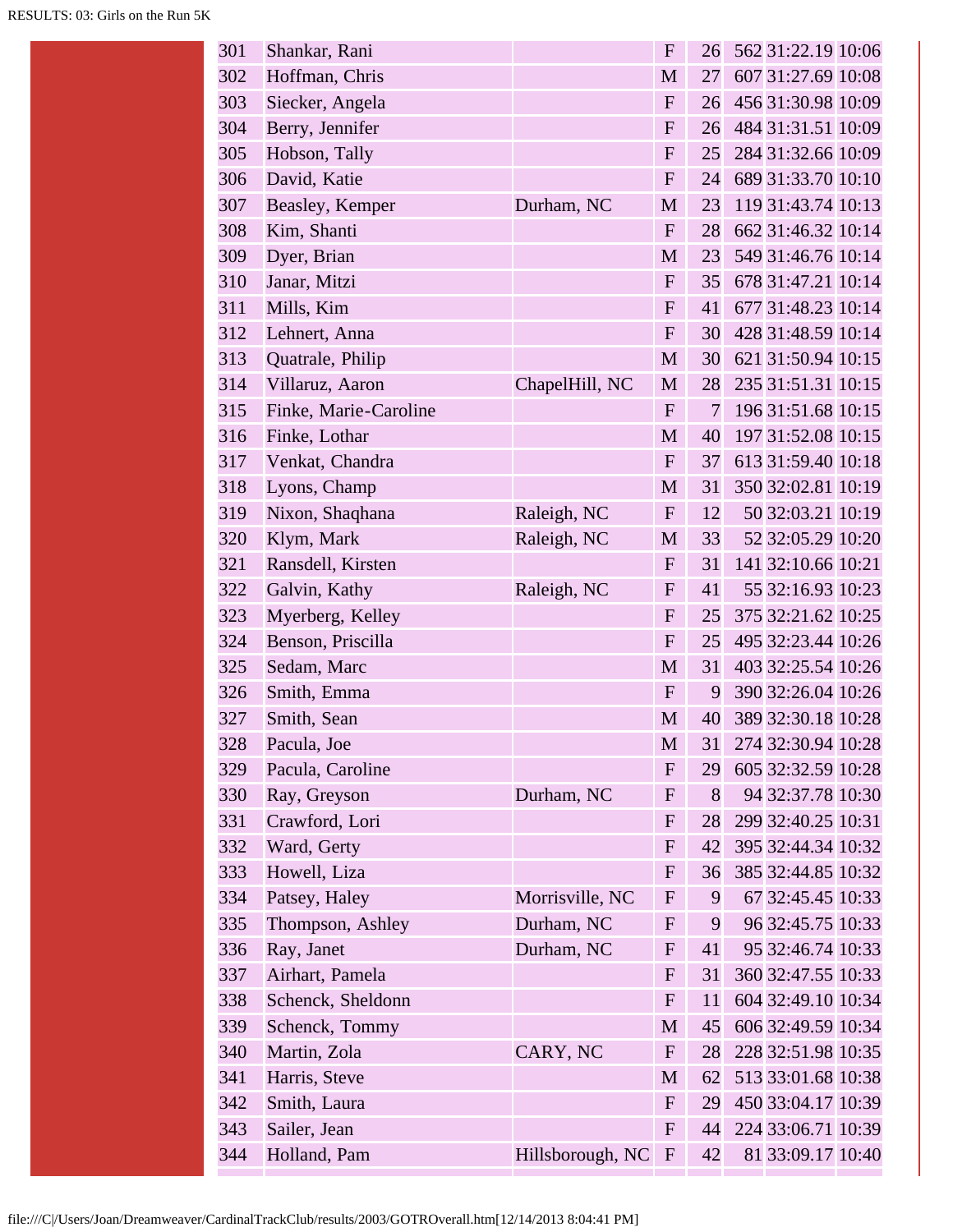| 345 | Holland, Kate           | Hillsborough, NC | $\mathbf{F}$              | 9              | 80 33:09.74 10:40  |
|-----|-------------------------|------------------|---------------------------|----------------|--------------------|
| 346 | Green, Jennifer         |                  | $\mathbf{F}$              | 35             | 448 33:13.76 10:42 |
| 347 | Junkin, Gwynne          |                  | $\mathbf{F}$              | 23             | 485 33:14.17 10:42 |
| 348 | Raiche, Alicia          |                  | $\mathbf F$               | 24             | 486 33:20.31 10:44 |
| 349 | McGrady, Shirley        |                  | $\overline{F}$            | 55             | 585 33:29.67 10:47 |
| 350 | Cytron, Naomi           |                  | $\mathbf{F}$              | 26             | 498 33:30.71 10:47 |
| 351 | Smith, Ethan            |                  | M                         | 8              | 391 33:33.55 10:48 |
| 352 | Smith, Tracy            |                  | ${\bf F}$                 | 40             | 388 33:38.80 10:50 |
| 353 | Cheng, Sue              | ChapelHill, NC   | ${\bf F}$                 | 43             | 110 33:41.66 10:51 |
| 354 | Johnson, Meg            | ChapelHill, NC   | ${\bf F}$                 | 10             | 109 33:42.02 10:51 |
| 355 | Vickers, Lizabeth       |                  | F                         | 37             | 307 33:44.15 10:52 |
| 356 | Davis, Kathryn          |                  | ${\bf F}$                 | 29             | 755 33:45.60 10:52 |
| 357 | Smith, Jennifer         |                  | ${\bf F}$                 | 29             | 596 33:49.43 10:53 |
| 358 | Steele, Michael         |                  | M                         | 30             | 595 33:49.87 10:53 |
| 359 | Sprague, Robert         |                  | M                         | 30             | 171 33:52.78 10:54 |
| 360 | Comeau, Leah            |                  | $\mathbf{F}$              | 22             | 688 33:58.92 10:56 |
| 361 | Stanfield, Amy          |                  | ${\bf F}$                 | 31             | 294 34:22.27 11:04 |
| 362 | Stanfield, Mercer       |                  | M                         | 31             | 296 34:22.70 11:04 |
| 363 | Watkins, Maiben         |                  | F                         | $\overline{7}$ | 410 34:27.28 11:05 |
| 364 | Watkins, Susan          |                  | $\mathbf{F}$              | 37             | 408 34:27.60 11:05 |
| 365 | Landon, James           |                  | M                         | 57             | 653 34:27.91 11:06 |
| 366 | Aaron, Sharon           |                  | $\mathbf{F}$              | 34             | 496 34:28.00 11:06 |
| 367 | Mugica, Yerina          | Carrboro, NC     | $\mathbf{F}$              | 30             | 214 34:28.22 11:06 |
| 368 | Onivogui, Miriam        |                  | $\mathbf{F}$              | 26             | 377 34:28.68 11:06 |
| 369 | Galahar, Mamta          |                  | ${\bf F}$                 | 30             | 672 34:29.42 11:06 |
| 370 | Wilson, Jen             |                  | $\mathbf{F}$              | 25             | 673 34:29.89 11:06 |
| 371 | Callahan, Cara          |                  | F                         | 35             | 645 34:30.54 11:06 |
| 372 | Kouscek, David          |                  | M                         | 30             | 578 34:34.22 11:08 |
| 373 | Huckabee, Emmy          |                  | $\mathbf{F}$              | 28             | 217 34:35.07 11:08 |
| 374 | Montague, Shannon       |                  | ${\bf F}$                 | 28             | 531 34:48.74 11:12 |
| 375 | Chalker, Kylie          | Morrisville, NC  | ${\bf F}$                 | 10             | 63 34:49.34 11:12  |
| 376 | Chalker, Harry          | Morrisville, NC  | $\mathbf M$               | 39             | 60 34:54.49 11:14  |
| 377 | Taylor, Ralph           |                  | $\mathbf{M}$              | 41             | 557 34:54.82 11:14 |
| 378 | Tesh-Roundtree, Kathryn | ChapelHill, NC   | $\boldsymbol{\mathrm{F}}$ | 41             | 120 34:58.57 11:15 |
| 379 | Adkin, Sally            |                  | $\boldsymbol{\mathrm{F}}$ | 57             | 753 35:06.09 11:18 |
| 380 | McGahey, Amanda         | Cary, NC         | $\mathbf{F}$              | 9              | 71 35:07.05 11:18  |
| 381 | Forti, Alli             | Cary, NC         | $\mathbf{F}$              | 25             | 79 35:08.06 11:19  |
| 382 | Robinson, Wendy         |                  | $\mathbf{F}$              | 26             | 260 35:08.39 11:19 |
| 383 | Kesler, Kari            |                  | $\mathbf{F}$              | 11             | 516 35:20.44 11:23 |
| 384 | Taylor, Virginia        |                  | $\mathbf{F}$              | 43             | 559 35:30.18 11:26 |
| 385 | Smith, Suzanne          |                  | $\mathbf{F}$              | 28             | 420 35:44.18 11:30 |
| 386 | Engle, Michelle         |                  | $\mathbf{F}$              | 30             | 421 35:45.07 11:30 |
| 387 | Williams, Christina     |                  | F                         | 29             | 143 35:45.49 11:31 |
| 388 | Meyer, Theresa          |                  | $\mathbf{F}$              | 9              | 526 36:20.77 11:42 |
|     |                         |                  |                           |                |                    |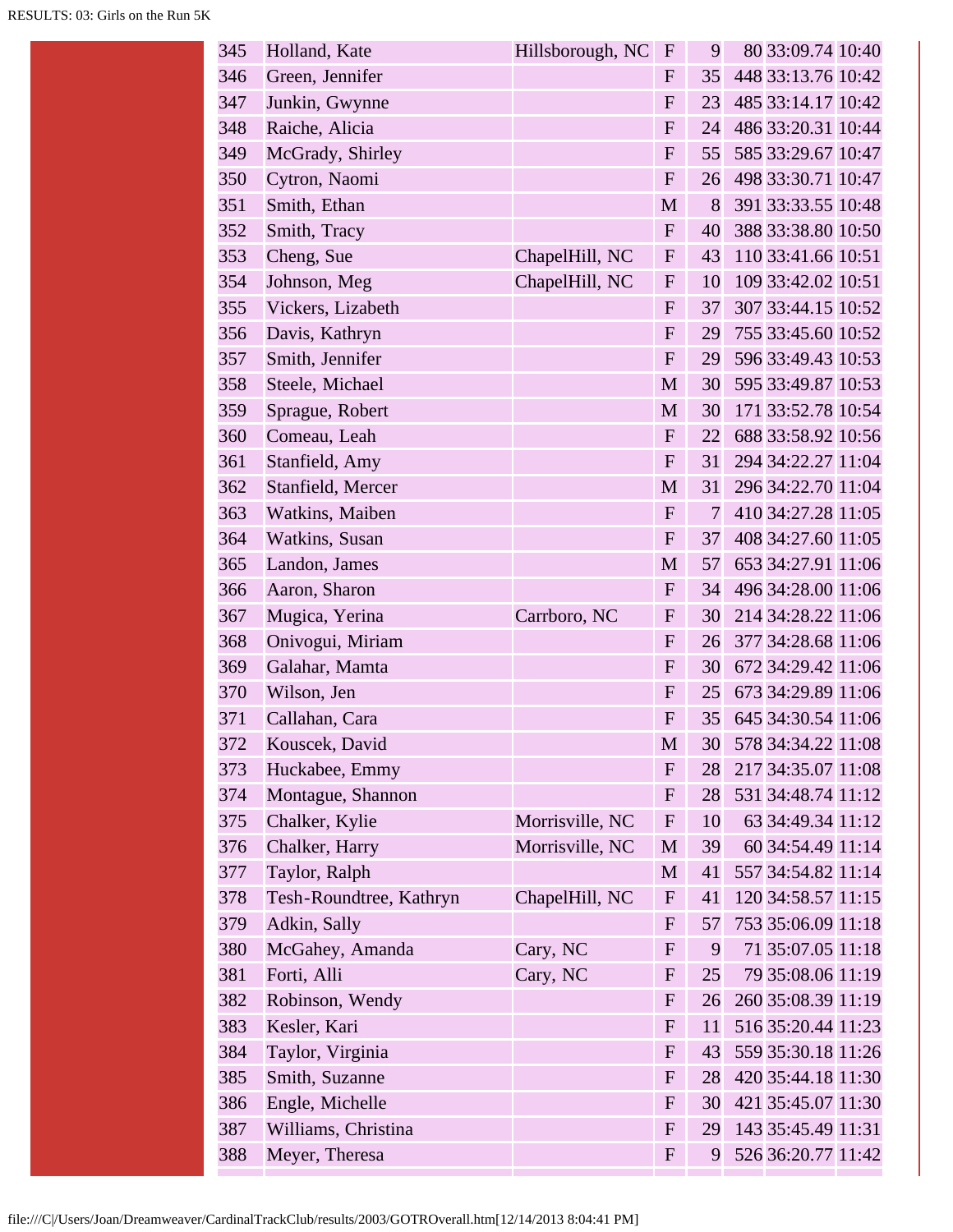| 389 | Meyer, Mary-Ann           |                | $\mathbf{F}$     | 46 | 527 36:22.77 11:43 |
|-----|---------------------------|----------------|------------------|----|--------------------|
| 390 | Witsell, Porter           | ChapelHill, NC | $\mathbf{F}$     | 13 | 204 36:28.18 11:44 |
| 391 | Hage, Deborah             |                | ${\bf F}$        | 37 | 382 36:28.75 11:44 |
| 392 | Stallard, Randa           | Durham, NC     | $\mathbf{F}$     | 10 | 37 36:32.18 11:46  |
| 393 | Feagans, Laura            | ChapelHill, NC | $\mathbf{F}$     | 28 | 12 36:44.39 11:50  |
| 394 | Pittenle, Maureen         |                | ${\bf F}$        | 26 | 634 36:44.76 11:50 |
| 395 | Homickel, Emily           |                | ${\bf F}$        | 28 | 266 36:45.13 11:50 |
| 396 | Bowen, Marie              |                | ${\bf F}$        | 11 | 590 36:45.53 11:50 |
| 397 | Bowen, Lee                |                | M                | 48 | 591 36:46.07 11:50 |
| 398 | Bultemeie, Mary-Elizabeth |                | ${\bf F}$        | 9  | 320 36:46.54 11:50 |
| 399 | Scott, Cynthia            |                | ${\bf F}$        | 39 | 321 37:03.60 11:56 |
| 400 | Loughlin, Chip            | Durham, NC     | M                | 44 | 39 37:03.95 11:56  |
| 401 | Castrodale, Dara          | CARY, NC       | ${\bf F}$        | 8  | 73 37:09.91 11:58  |
| 402 | Castrodale, Grant         | CARY, NC       | M                | 41 | 74 37:10.41 11:58  |
| 403 | Pottenger, Tatum          |                | $\mathbf{F}$     | 11 | 404 37:11.10 11:58 |
| 404 | Pottenger, Sara           |                | $\mathbf{F}$     | 45 | 405 37:11.49 11:58 |
| 405 | Berolzheimer, Leah        | ChapelHill, NC | $\boldsymbol{F}$ | 9  | 113 37:17.39 12:00 |
| 406 | Berolzheimer, Nathan      | ChapelHill, NC | M                | 52 | 115 37:19.81 12:01 |
| 407 | Pagels, Debbie            | Durham, NC     | ${\bf F}$        | 23 | 100 37:23.84 12:02 |
| 408 | Street, Labreya           | Durham, NC     | $\mathbf{F}$     | 10 | 36 37:24.38 12:02  |
| 409 | Nowak, Elizabeth          | Durham, NC     | $\mathbf{F}$     | 39 | 28 37:24.86 12:03  |
| 410 | Gillespie, Heather        | Durham, NC     | $\mathbf{F}$     | 27 | 29 37:25.34 12:03  |
| 411 | Brannon, Chris            |                | M                | 33 | 303 37:25.69 12:03 |
| 412 | Loughlin, Kate            | Durham, NC     | $\mathbf{F}$     | 11 | 40 37:26.09 12:03  |
| 413 | Brannon, Mandy            |                | $\mathbf{F}$     | 30 | 302 37:26.95 12:03 |
| 414 | Walters, Jenny            |                | ${\bf F}$        | 12 | 149 37:27.33 12:03 |
| 415 | Watkins, Nat              |                | M                | 40 | 411 37:27.77 12:03 |
| 416 | Grunewald, Amy            | Durham, NC     | F                | 28 | 101 37:33.08 12:05 |
| 417 | Kamery, Madeline          | ChapelHill, NC | $\mathbf{F}$     | 9  | 803 37:33.44 12:05 |
| 418 | Taylor, Grace             |                | ${\bf F}$        | 12 | 558 37:34.46 12:06 |
| 419 | Kimmel, Emma              | ChapelHill, NC | $\mathbf{F}$     | 10 | 23 37:36.07 12:06  |
| 420 | Davis, Supriya            | Durham, NC     | $\mathbf{F}$     | 9  | 17 37:36.50 12:06  |
| 421 | Kamery, Fred              | ChapelHill, NC | M                | 47 | 802 37:47.83 12:10 |
| 422 | Webster, Sara             |                | $\mathbf{F}$     | 31 | 177 37:48.17 12:10 |
| 423 | Bishop, Leah              |                | $\mathbf{F}$     | 8  | 674 37:48.56 12:10 |
| 424 | Bishop, Melissa           |                | $\mathbf{F}$     | 35 | 675 37:58.66 12:13 |
| 425 | Bohn, Sarah               | Durham, NC     | $\mathbf{F}$     | 9  | 83 37:58.99 12:14  |
| 426 | Parrott, Emily            | Raleigh, NC    | $\mathbf{F}$     | 27 | 78 38:00.94 12:14  |
| 427 | Pickens, Katie            | Apex, NC       | $\mathbf{F}$     | 10 | 76 38:10.45 12:17  |
| 428 | Bohn, Karen               | Durham, NC     | $\mathbf{F}$     | 39 | 84 38:10.86 12:17  |
| 429 | Buss, Brian               |                | M                | 28 | 446 38:11.31 12:18 |
| 430 | Buss, Carrie              |                | $\mathbf{F}$     | 27 | 445 38:14.64 12:19 |
| 431 | Harris, Chase             |                | $\mathbf{F}$     | 34 | 512 38:14.99 12:19 |
| 432 | Ringuette, Nicole         |                | $\mathbf{F}$     | 8  | 373 38:16.28 12:19 |
|     |                           |                |                  |    |                    |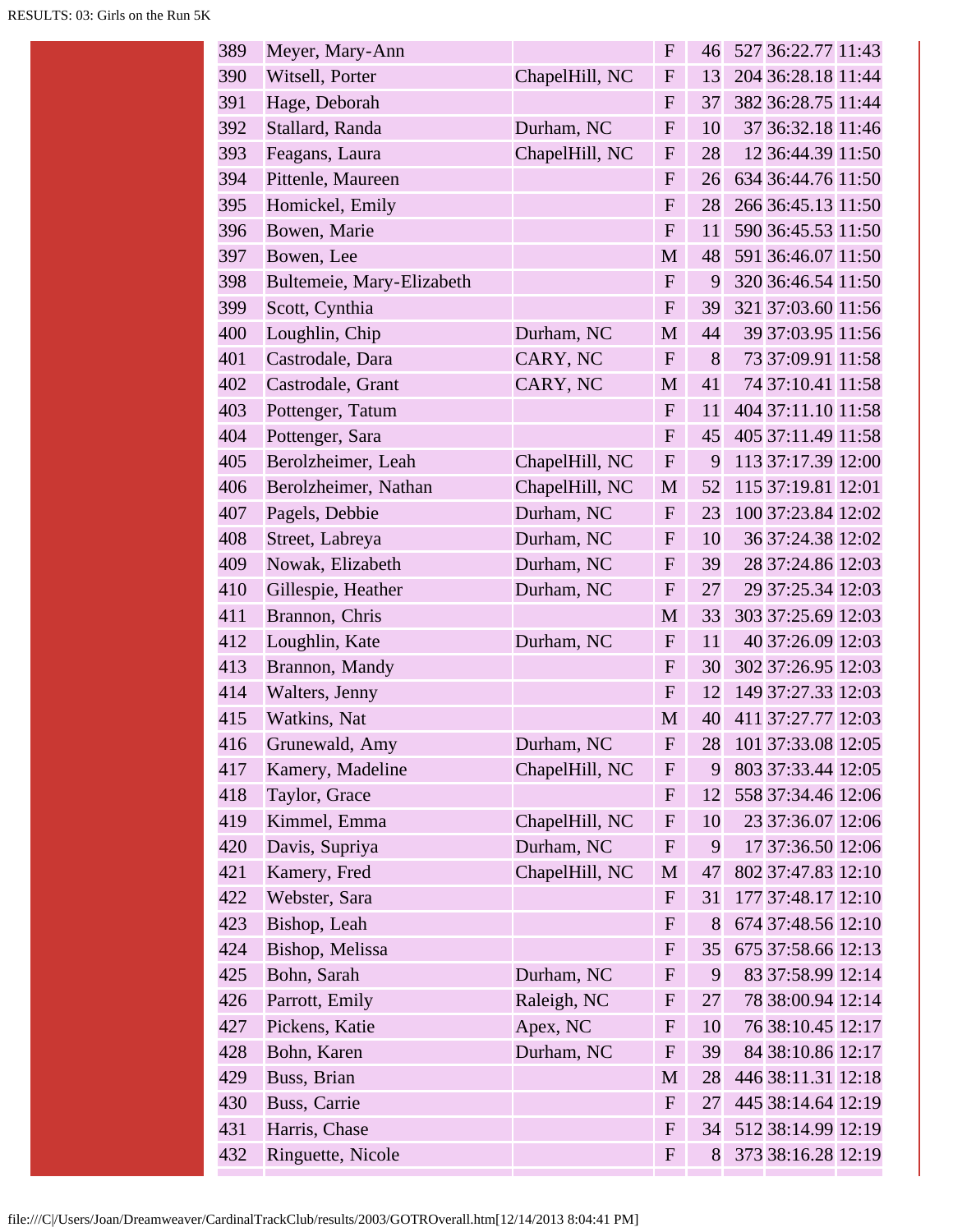| 433 | Ringuette, Michael       |                 | M                         | 42             | 374 38:16.79 12:19    |
|-----|--------------------------|-----------------|---------------------------|----------------|-----------------------|
| 434 | Marshall, Elizabeth      | Durham, NC      | ${\bf F}$                 | 9              | 22 38:17.47 12:19     |
| 435 | Dakoski, Victoria        |                 | ${\bf F}$                 | 37             | 19 39:20.28 12:40     |
| 436 | Pennington, Taylor       | Durham, NC      | ${\bf F}$                 | 10             | 82 39:20.70 12:40     |
| 437 | Unger, Leslie            |                 | ${\bf F}$                 | 25             | 612 39:22.98 12:41    |
| 438 | Trabert, Emily           | ChapelHill, NC  | ${\bf F}$                 | 11             | 103 39:23.33 12:41    |
| 439 | Trabert, Thomas          | ChapelHill, NC  | M                         | 45             | 102 39:35.40 12:45    |
| 440 | Watkins, Richard         |                 | M                         | 10             | 409 39:35.80 12:45    |
| 441 | Daly, Alison             |                 | ${\bf F}$                 | 29             | 669 39:36.47 12:45    |
| 442 | Hush, Leanna             |                 | ${\bf F}$                 | 26             | 505 39:36.80 12:45    |
| 443 | Hutcheson, Jenna         |                 | F                         | 9              | 93 39:37.17 12:45     |
| 444 | Roberts, Madison         | ChapelHill, NC  | $\mathbf F$               | 8              | 16 40:05.35 12:54     |
| 445 | Roberts, Angela          |                 | ${\bf F}$                 | 34             | 18 40:05.81 12:54     |
| 446 | Dixon, Thom              | Cary, NC        | M                         | 47             | 58 40:06.28 12:55     |
| 447 | Dixon, Sally             | Cary, NC        | ${\bf F}$                 | 9              | 77 40:10.77 12:56     |
| 448 | Moorman, Virginia        | Durham, NC      | ${\bf F}$                 | 8              | 85 40:11.16 12:56     |
| 449 | Moorman, Lynne           | Durham, NC      | ${\bf F}$                 | 37             | 86 40:12.92 12:57     |
| 450 | Barron, Trish            | ChapelHill, NC  | ${\bf F}$                 | 44             | 112 40:13.31 12:57    |
| 451 | Leonard, Kate            | CARY, NC        | $F_{\rm}$                 | 10             | 72 40:14.73 12:57     |
| 452 | Heintschel, Laura        | CARY, NC        | $\mathbf{F}$              | 44             | 59 40:15.10 12:57     |
| 453 | unknown, runner1         |                 | m                         | $\overline{2}$ | 684 40:16.87 12:58    |
| 454 | Fiore, Stacy             |                 | $\mathbf{F}$              | 24             | 154 40:25.62 13:01    |
| 455 | Immediate, Anne          |                 | ${\bf F}$                 | 19             | 617 40:26.03 13:01    |
| 456 | Dillon, Virginia         | Durham, NC      | $\mathbf{F}$              | 10             | 87 40:26.84 13:01     |
| 457 | Chalker, Natalie         | Morrisville, NC | $\mathbf{F}$              |                | 9 1062 40:27.34 13:01 |
| 458 | Gordon, Bethany          |                 | $\boldsymbol{\mathrm{F}}$ | 8              | 146 40:40.77 13:06    |
| 459 | Gordon, Teresa           |                 | $\mathbf{F}$              | 38             | 145 40:41.16 13:06    |
| 460 | Gordan, Mark             |                 | M                         | 38             | 666 40:47.45 13:08    |
| 461 | McKeel, Julie            | Durham, NC      | $\mathbf{F}$              | 41             | 89 40:47.86 13:08     |
| 462 | McKeel, Colleen          | Durham, NC      | $\mathbf{F}$              | 9              | 88 40:48.34 13:08     |
| 463 | Sweitzer-Lamme, Madeline | Durham, NC      | ${\bf F}$                 | 8              | 34 41:21.04 13:19     |
| 464 | Sweitzer, Sandy          | Durham, NC      | $\mathbf{F}$              | 42             | 33 41:22.10 13:19     |
| 465 | Hwang, Jane              |                 | $\mathbf{F}$              | 24             | 670 41:46.90 13:27    |
| 466 | Kerns, Janis             |                 | $\mathbf{F}$              | 39             | 417 41:49.27 13:28    |
| 467 | Ferguson, Katherine      | Durham, NC      | $\mathbf{F}$              | 10             | 42 43:15.52 13:55     |
| 468 | Ferguson, Kay            | Durham, NC      | $\mathbf{F}$              | 46             | 41 43:24.94 13:58     |
| 469 | Paulson, Anne            |                 | $\mathbf{F}$              | 49             | 597 43:34.97 14:02    |
| 470 | Street, Lateya           | Durham, NC      | $\mathbf{F}$              | 11             | 35 43:51.61 14:07     |
| 471 | Norwell, Stephanie       |                 | $\mathbf F$               | 27             | 26 43:52.38 14:07     |
| 472 | Roth, Susan              |                 | $\mathbf{F}$              | 53             | 462 44:17.05 14:15    |
| 473 | Chen-Nelson, Sandy-Derek |                 | M                         | 21             | 161 44:17.56 14:15    |
| 474 | Walter, Michael          |                 | M                         | 25             | 271 44:54.66 14:27    |
| 475 | Roth, Marc               |                 | M                         | 55             | 461 44:56.04 14:28    |
| 476 | Loburk, Bridgette        | Raleigh, NC     | $\mathbf{F}$              | 26             | 54 44:56.42 14:28     |
|     |                          |                 |                           |                |                       |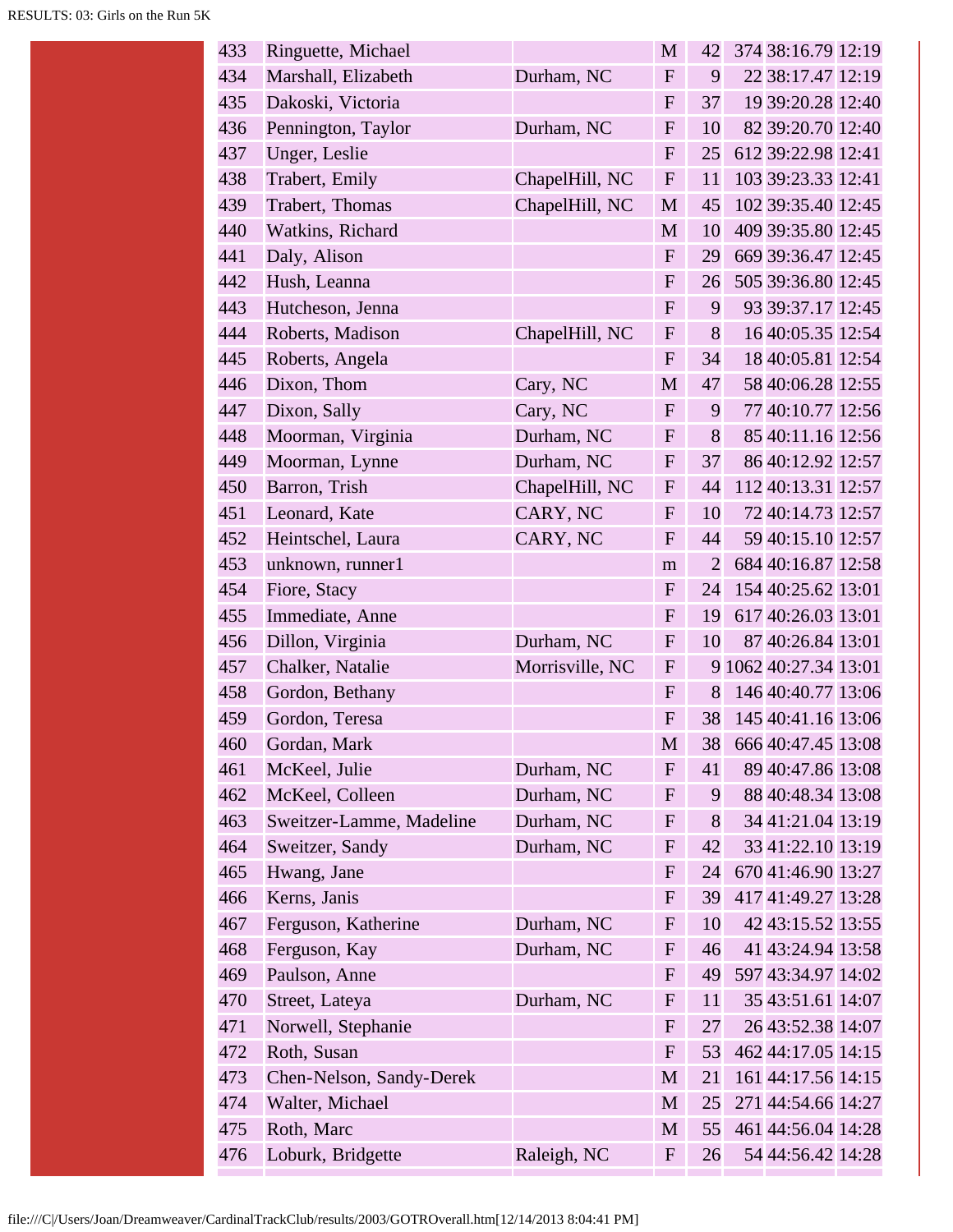| 477 | Peterson, Shakita   |                | $\mathbf{F}$ | 10             | 643 44:56.78 14:28     |
|-----|---------------------|----------------|--------------|----------------|------------------------|
| 478 | Roth, David         |                | M            | 16             | 463 44:57.53 14:28     |
| 479 | Bennett, Tiffany    |                | ${\bf F}$    | 25             | 635 44:58.27 14:28     |
| 480 | Wood, Margaret      |                | $\mathbf F$  | 40             | 148 44:58.61 14:29     |
| 481 | Rouse, Margaret     |                | $\mathbf{F}$ | 59             | 147 44:58.98 14:29     |
| 482 | Bynum, Elizabeth    | Bahama, NC     | $\mathbf{F}$ |                | 9 1046 45:19.93 14:35  |
| 483 | Stoltz, Kari        | Raleigh, NC    | $\mathbf{F}$ | 34             | 47 45:20.23 14:36      |
| 484 | Kish, Caudile       |                | $\mathbf{F}$ | 29             | 671 45:20.90 14:36     |
| 485 | Woods, Alexandria   | Durham, NC     | $\mathbf F$  | 8              | 31 45:21.21 14:36      |
| 486 | Marin, Jack         |                | M            | 58             | 685 45:24.39 14:37     |
| 487 | Mathis, Shirley     | Durham, NC     | $\mathbf{F}$ | 66             | 4 45:24.96 14:37       |
| 488 | Liddle, Joanne      | Durham, NC     | $\mathbf{F}$ | 52             | 139 45:34.29 14:40     |
| 489 | Paulowski, Jennifer | Durham, NC     | $\mathbf F$  | 33             | 25 45:39.84 14:42      |
| 490 | Sporn, Sarah        | Durham, NC     | $\mathbf{F}$ | 9              | 38 45:40.44 14:42      |
| 491 | Lapin, Michelle     |                | $\mathbf{F}$ | 27             | 269 46:00.39 14:48     |
| 492 | Allen, Linda        |                | $\mathbf{F}$ | 63             | 566 46:00.77 14:49     |
| 493 | Boyd, Jetta         |                | $\mathbf{F}$ | 56             | 191 46:01.64 14:49     |
| 494 | unknown2, runner1   |                | m            | $\overline{2}$ | 687 46:02.07 14:49     |
| 495 | Mann, Laurie        |                | $\mathbf{F}$ | 29             | 151 46:06.35 14:50     |
| 496 | Mansfield, Elani    | ChapelHill, NC | $\mathbf F$  | 9              | 90 46:11.21 14:52      |
| 497 | Conder, Mimi        |                | $\mathbf{F}$ | 41             | 176 46:35.04 14:60     |
| 498 | Steffens, Eleanor   | Durham, NC     | $\mathbf{F}$ | 9              | 20 46:42.72 15:02      |
| 499 | Webster, Wendy      | Raleigh, NC    | F            | 34             | 21 46:43.10 15:02      |
| 500 | Taylor, Ada         | Durham, NC     | $\mathbf{F}$ | 9              | 11 47:38.71 15:20      |
| 501 | Taylor, John        | Durham, NC     | $\mathbf M$  |                | 39 1099 47:39.53 15:20 |
| 502 | Haney, Michelle     |                | $\mathbf{F}$ | 29             | 680 47:40.79 15:21     |
| 503 | Hays, Julie         |                | F            | 26             | 447 47:41.18 15:21     |
| 504 | Zimmerman, Kimberly |                | $\mathbf F$  | 27             | 649 47:46.00 15:22     |
| 505 | Allen, Rachel       | Cary, NC       | $\mathbf F$  | 9              | 75 47:46.55 15:23      |
| 506 | Stowers, Mary       |                | $\mathbf{F}$ | 25             | 147:47.11 15:23        |
| 507 | Thompson, Robin     | Durham, NC     | $\mathbf{F}$ | 36             | 97 47:51.65 15:24      |
| 508 | Dillon, Beverly     |                | $\mathbf{F}$ | 44             | 615 47:52.13 15:24     |
| 509 | Mansfield, Karen    |                | $\mathbf{F}$ | 45             | 614 48:16.22 15:32     |
| 510 | Rocamora, Leah      | Durham, NC     | $\mathbf{F}$ | 10             | 14 48:16.81 15:32      |
| 511 | Rocamora, Nancy     |                | $\mathbf{F}$ | 45             | 13 48:17.41 15:33      |
| 512 | Schumacher, Alison  |                | $\mathbf{F}$ | 22             | 352 48:20.16 15:33     |
| 513 | Berutti, Lindsey    |                | $\mathbf{F}$ | 21             | 353 48:20.71 15:34     |
| 514 | Whaley, Jenny       |                | $\mathbf{F}$ | 34             | 355 48:24.81 15:35     |
| 515 | Hopkins, John       |                | M            | 30             | 335 48:25.27 15:35     |
| 516 | Smith, Jessica      |                | $\mathbf{F}$ | 35             | 686 49:10.23 15:50     |
| 517 | Allen, Helen        |                | ${\bf F}$    | 33             | 371 49:10.54 15:50     |
| 518 | Degnan, Darrah      |                | $\mathbf{F}$ | 65             | 195 49:11.80 15:50     |
| 519 | Ames, Lucy          | ChapelHill, NC | $\mathbf{F}$ | 9              | 107 49:12.19 15:50     |
| 520 | Ames, Beverly       | ChapelHill, NC | $\mathbf{F}$ | 42             | 108 49:12.62 15:50     |
|     |                     |                |              |                |                        |